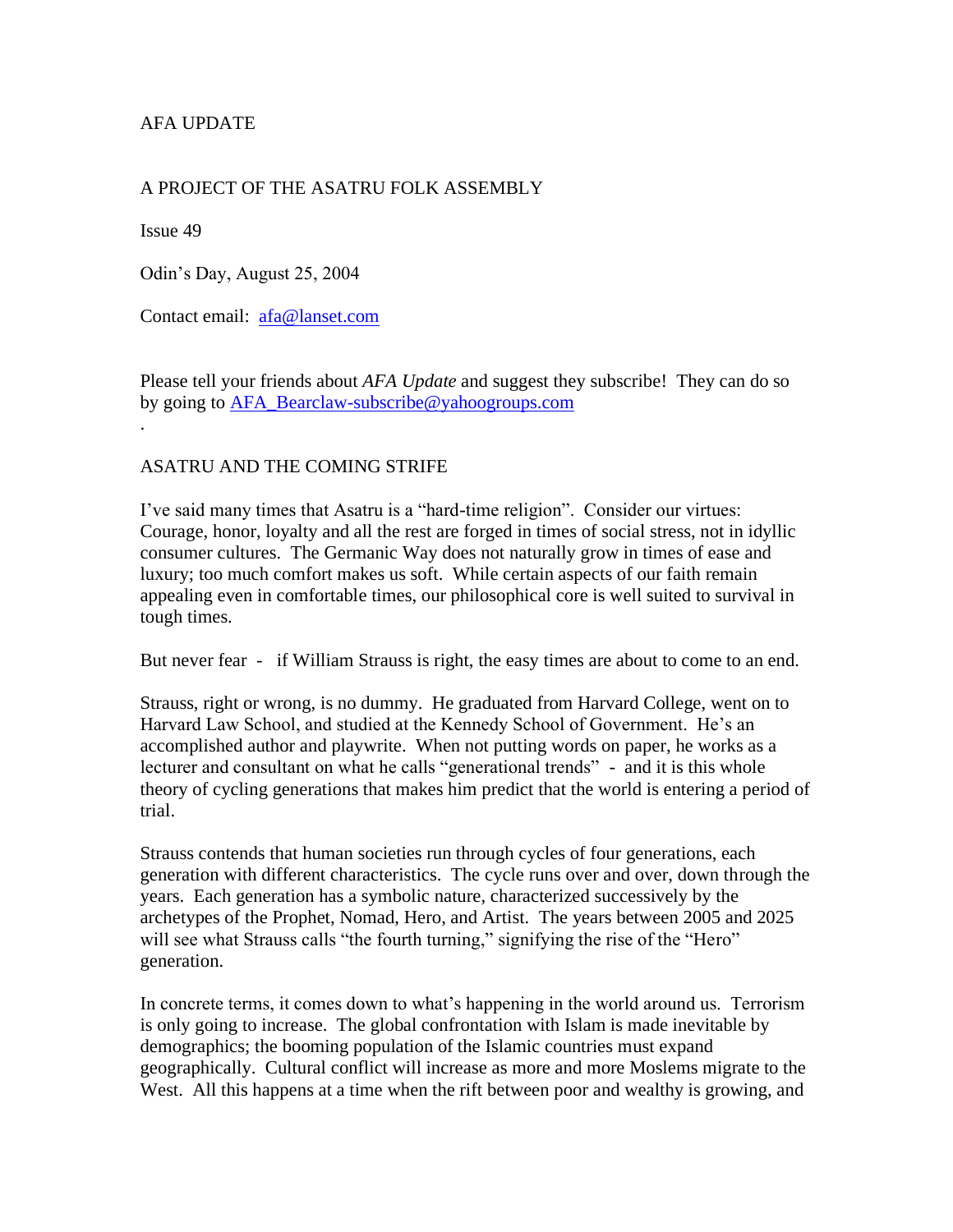Strauss does not exempt the United States from the chaos that will engulf much of the planet - he predicts this country may be split by civil war and economic disaster.

Countering the Islamic challenge will be the Hero Generation. Strauss also calls them "the Homeland Generation" - today's young children, who will never know what the world was like before 9/11. They will accept restrictions on our freedoms and limitations on our privacy that would be intolerable to us, because they will have grown up with these compromises in the name of security. (I don't like that, and I don't think Strauss likes it either, but he says that's bound to be the result of the terror-defined human environment of the coming years.)

The good thing, however, is this: The Hero Generation will believe in "honor, reputation, civic duty, and strength of family." Sound familiar? It would be hard to find a more Asatru-friendly list of values, and this new attitude will represent a window of opportunity for the Germanic Way - but only if we are ready for it. We can't take this situation for granted, because Christianity is a versatile faith that has historically adapted itself to those values. The Church under Franco, or some elements of French traditional society, are only two examples of tough, hard-time Christianity (The softer varieties beloved by "progressives" will cease to exist). We'll have our work cut out for us; this aristocratic Church will thrive in stressful times, just like us - and it will not tolerate competition.

Those of us who follow our ancestral Way must start working now, before the coming storm breaks upon us, if ours is to be a viable philosophy. That means hard work making our message known to more people, tightening our standards, refining our beliefs, and preparing competent leaders. And the AFA intends to be right there at the cutting edge, helping to make it happen!

### FREYFAXI /THING'S TIDE

Our local celebration of Freyfaxi/Thing's Tide brought together around twenty adults and almost a dozen children to feast, give blessing to Frey in the holy grove, and sit at sumbel around a roaring fire.

We also took a good look at the Rune called Jera, central to this time of year.

The name of this stave has been known as "year," "harvest," and "the good season" at various times and places in the Germanic world. Edred Thorsson links it with the concept of "cyclical development." Take a look at it, and you see two angled lines, bent in the middle and seeming to revolve around each other. It is a dynamic symbol, with two components suggesting opposing yet interacting polarities - fire and ice, summer and winter, male and female, sky and earth, Hegelian thesis and antithesis. Constantly influencing each other in a dance of cause and effect, these halves manifest the world between them, cyclically yielding a harvest of events. The literal harvest of crops is only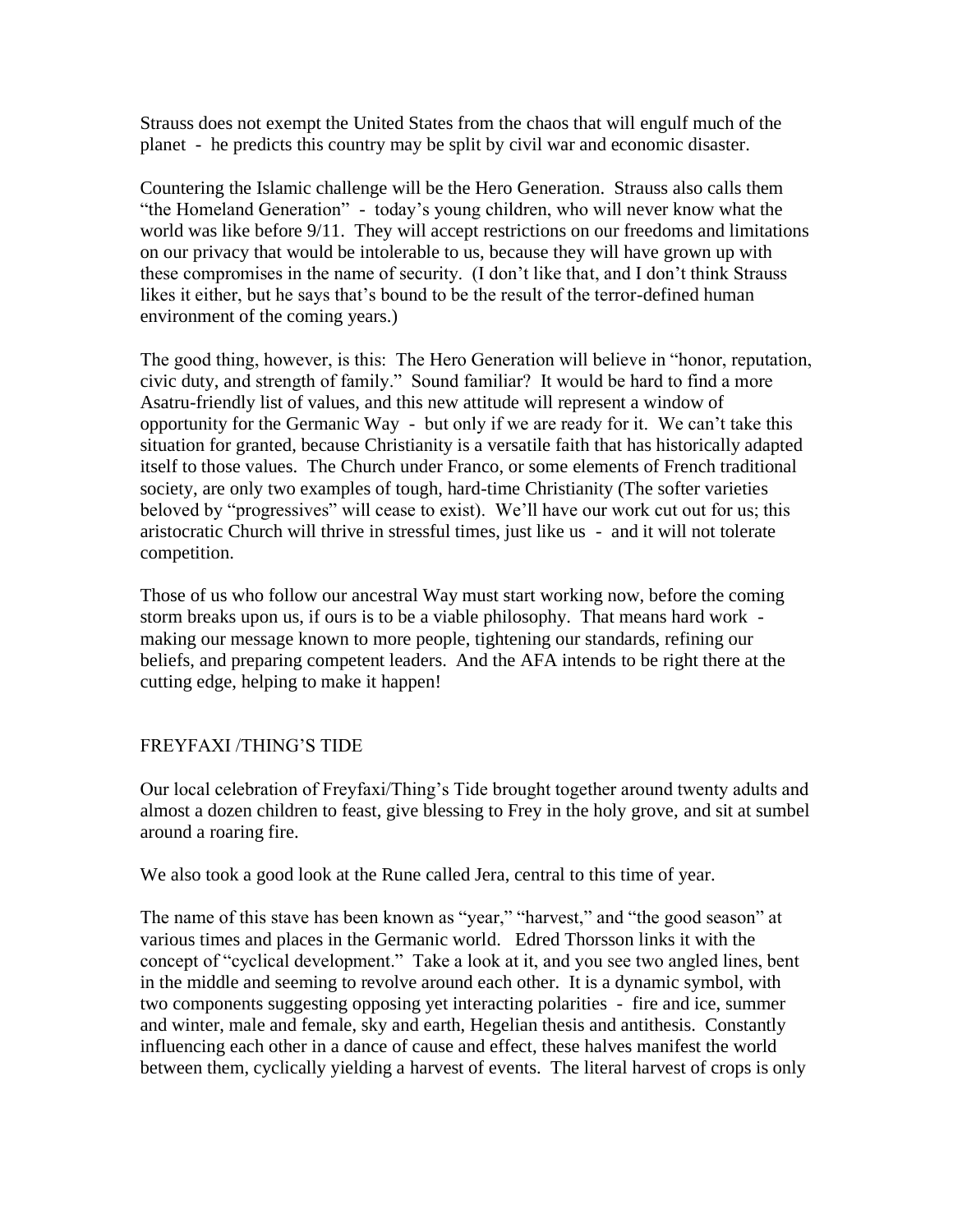one example of the ongoing fruits of the endless "arising, being/becoming, and falling away to a new arising."

So what does this mean for us? What lesson lies behind the abstract principle? I think there are several:

- Change is possible. The transformation from seed in the earth to growing plant is a profound one, and we should remember this when we despair at the possibility of making a change in ourselves our in our environment.
- Change is usually gradual, rather than sudden. Sometimes it seems abrupt, but looking closer we see that the preparation has been long and painstaking. Certain processes take a minimum amount of time; babies take a certain amount of time in the womb and seeds a certain time in the ground.
- The process of cyclical development seen in Jera is not a moral one. It has nothing to do with intention or motivation, but is instead a mechanical process of cause and effect. As Thorsson puts it, "the seeds do not ask who planted them or why, only how they were planted." So forget about the world being fair in any human sense, or that you "deserved" such-and-such a result. If you truly deserve it, because of right action you have taken, you will get it!

### VICTORY AT THE WHITE HORSE STONE!

[Steve's comment: I know that many of the people reading this issue of AFA Update spoke out against the despoiling of the sacred site known as the White Horse Stone. Congratulations to the Odinic Rite, and to all of us who helped to secure the triumph detailed in this update from the OR!]

Statement from the Odinic Rite:

On 19th August, Members of the Tonbridge and Malling Bourough Council rejected an application by telephone company Orange to install a 15 metre tower within yards of the White Horse Stone in Kent, England.

The application had almost gone unnoticed until a local resident found out and remembered that the Stone was used by Odinists/Wodenists for rituals and celebrations. He asked his friend to contact these groups on the internet and she contacted The Odinic Rite who sent word around the world asking people to contact the council with their objections. Over 100 people heeded this call.

The council meeting heard submissions from Hengest Thorsson of the Odinic Rite, Lee of Woden's Folk and from the local resident who had contacted the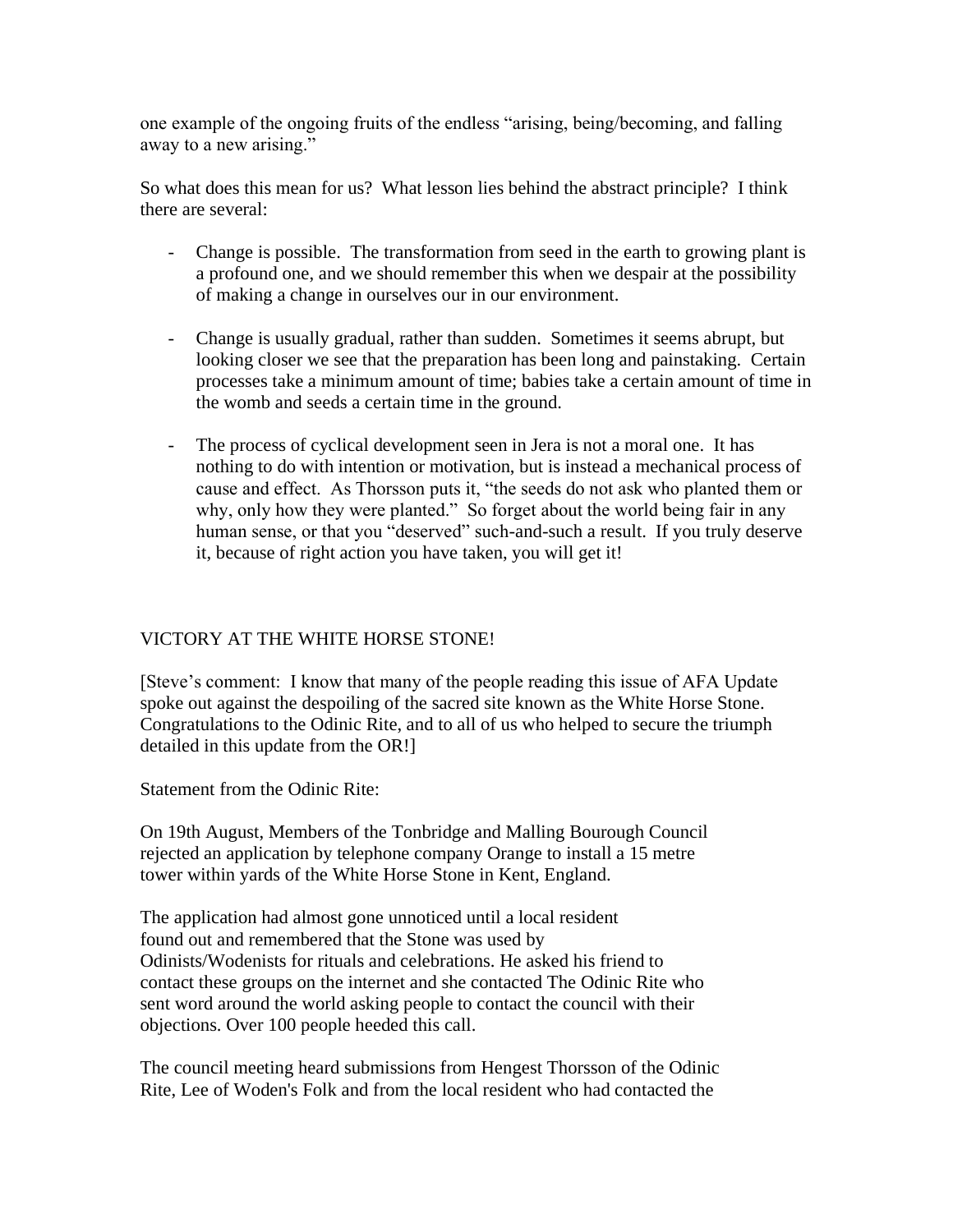#### OR.

The Councillors were then able to give their comments and all agreed that this mast would be completely unsuitable in such an area. They also condemned Orange for their lack of concern for the special status of the site. Some councillors spoke out in support of the religious groups present and showed a genuine interest in the "history lesson" they were given. After unanimously voting to reject the application, an addition was added to the effect that "minority" religious groups with links to a monument should be consulted about development plans which involve that monument.

The Odinic Rite would like to thank all who took the time to object to this application and particularly the members of Woden's Folk who attended the council meeting.

# ODIN LIVES! SPONSORS CONCERT IN OHIO!

*Odin Lives!* Radio is please to announce that Väsen will be appearing in the Holland Theater, Bellefontaine, Ohio, on Monday, September 20th, 2004 at 7pm EDT.

Väsen is \*the\* premier Swedish folk music ensemble. Featuring Olov Johansson playing the Swedish keyed fiddle (nyckelharpa), Roger Tallroth on guitar, Mikael Marin, viola and percussionist André Ferarri, Väsen helped launch the Nordic Roots revival in Scandinavia and the United States.

Tickets are only \$15 in advance, and can be purchased directly from *Odin Lives!* Radio by visiting the events page at:

<http://www.odinlives.org/events.html>

### IMPORTANT DATES

September 9 - Day of Remembrance for Herman of the Cherusci. Herman learned the art of war under the Romans, then deserted the Imperial eagles to lead his tribe in revolt against the Mediterranean intruders. In the fall of the year 9 CE, he annihilated three legions in the Teutobergerwald, a victory which saved Germania from Roman occupation. Plant an oak tree, eat in a German restaurant, and remember Herman with a glass of fine beer from the Fatherland!

September 22 - Winter Finding. This, the fall equinox, is the time when day and night are of equal length. This is one of the times the harvest may be celebrated in the Northlands, and you can observe it with a meal giving thanks for the powers of the soil.